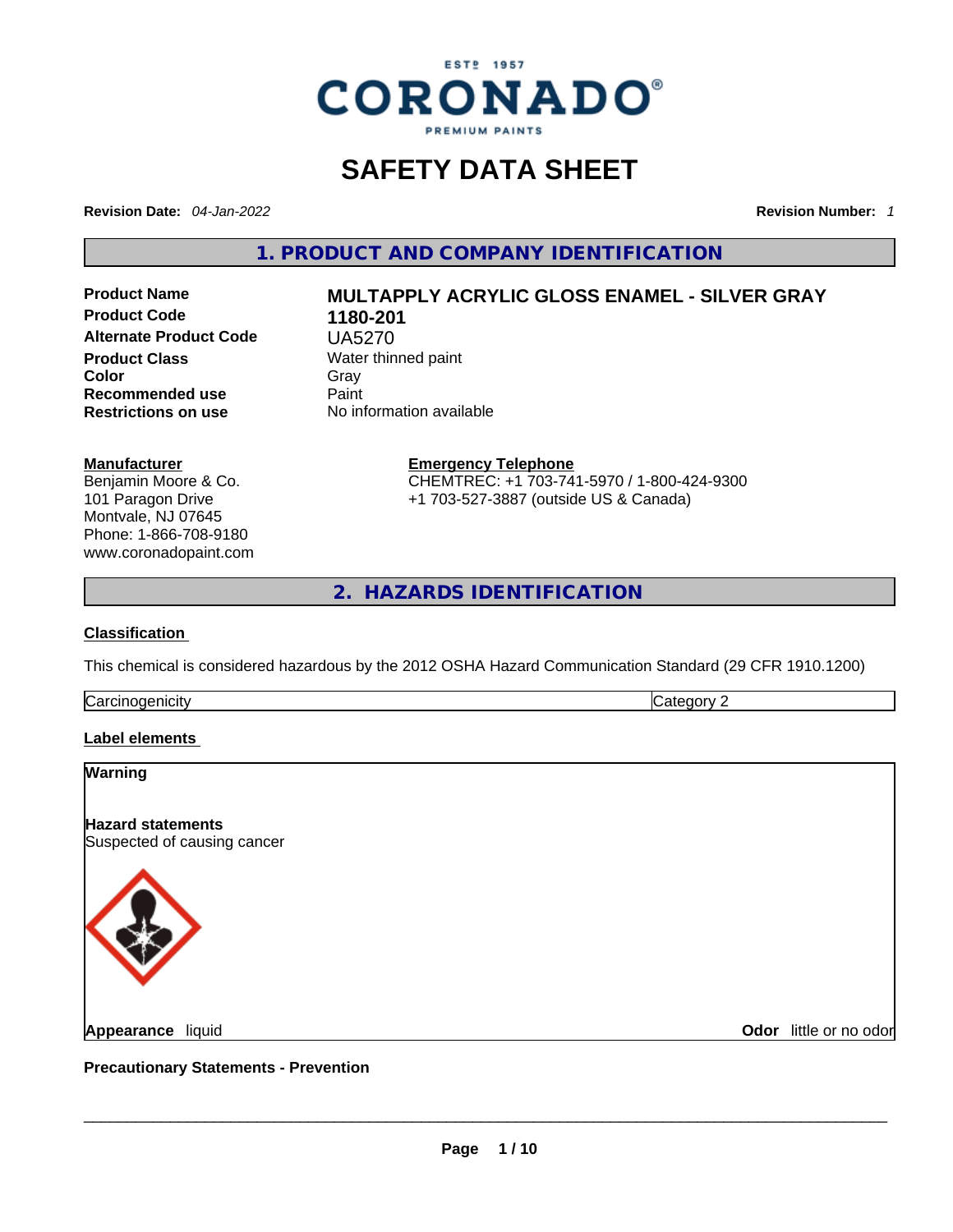Obtain special instructions before use Do not handle until all safety precautions have been read and understood Use personal protective equipment as required

#### **Precautionary Statements - Response**

IF exposed or concerned: Get medical advice/attention

**Precautionary Statements - Storage** Store locked up

#### **Precautionary Statements - Disposal**

Dispose of contents/container to an approved waste disposal plant

#### **Hazards not otherwise classified (HNOC)**

Not applicable

**Other information**  No information available

May cause allergic skin reaction

 **WARNING:** This product contains isothiazolinone compounds at levels of <0.1%. These substances are biocides commonly found in most paints and a variety of personal care products as a preservative. Certain individuals may be sensitive or allergic to these substances, even at low levels.

#### **3. COMPOSITION INFORMATION ON COMPONENTS**

| <b>Chemical name</b>                                                         | <b>CAS No.</b> | Weight-%    |
|------------------------------------------------------------------------------|----------------|-------------|
| Titanium dioxide                                                             | 13463-67-7     | $15 - 20$   |
| Kaolin                                                                       | 1332-58-7      | 1 - 5       |
| Propanoic acid, 2-methyl-, monoester with<br>2,2,4-trimethyl-1,3-pentanediol | 25265-77-4     | 1 - 5       |
| Hexanedioic acid, dihydrazide                                                | 1071-93-8      | $0.1 - 0.5$ |
| Carbon black                                                                 | 1333-86-4      | $0.1 - 0.5$ |
| Ammonium hydroxide                                                           | 1336-21-6      | $0.1 - 0.5$ |

#### **4. FIRST AID MEASURES**

| <b>General Advice</b> | No hazards which require special first aid measures.                                                     |
|-----------------------|----------------------------------------------------------------------------------------------------------|
| <b>Eye Contact</b>    | Rinse thoroughly with plenty of water for at least 15 minutes and consult a<br>physician.                |
| <b>Skin Contact</b>   | Wash off immediately with soap and plenty of water while removing all<br>contaminated clothes and shoes. |
| <b>Inhalation</b>     | Move to fresh air. If symptoms persist, call a physician.                                                |
| Ingestion             | Clean mouth with water and afterwards drink plenty of water. Consult a physician<br>if necessary.        |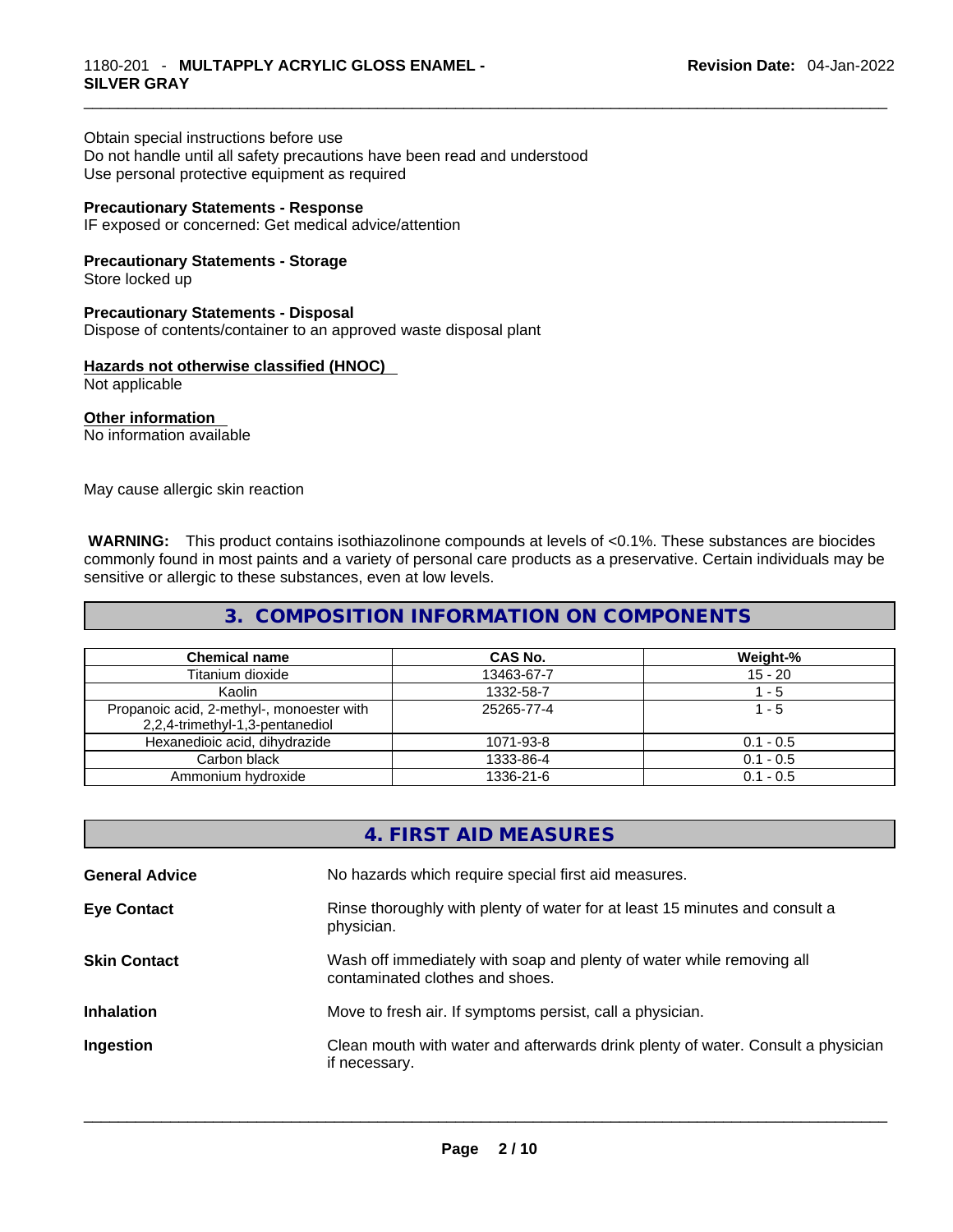| <b>Most Important</b><br><b>Symptoms/Effects</b>                                    | May cause allergic skin reaction. |                                                                                      |  |                                                          |
|-------------------------------------------------------------------------------------|-----------------------------------|--------------------------------------------------------------------------------------|--|----------------------------------------------------------|
| <b>Notes To Physician</b>                                                           | Treat symptomatically.            |                                                                                      |  |                                                          |
|                                                                                     |                                   | 5. FIRE-FIGHTING MEASURES                                                            |  |                                                          |
| <b>Suitable Extinguishing Media</b>                                                 |                                   | circumstances and the surrounding environment.                                       |  | Use extinguishing measures that are appropriate to local |
| Protective equipment and precautions for firefighters                               |                                   | As in any fire, wear self-contained breathing apparatus<br>and full protective gear. |  | pressure-demand, MSHA/NIOSH (approved or equivalent)     |
| <b>Specific Hazards Arising From The Chemical</b>                                   |                                   | Closed containers may rupture if exposed to fire or<br>extreme heat.                 |  |                                                          |
| Sensitivity to mechanical impact                                                    |                                   | No                                                                                   |  |                                                          |
| Sensitivity to static discharge                                                     |                                   | No                                                                                   |  |                                                          |
| <b>Flash Point Data</b><br>Flash point (°F)<br>Flash Point (°C)<br><b>Method</b>    |                                   | Not applicable<br>Not applicable<br>Not applicable                                   |  |                                                          |
| <b>Flammability Limits In Air</b>                                                   |                                   |                                                                                      |  |                                                          |
| Lower flammability limit:<br><b>Upper flammability limit:</b>                       |                                   | Not applicable<br>Not applicable                                                     |  |                                                          |
| Health: 1<br><b>NFPA</b>                                                            | Flammability: 0                   | Instability: 0                                                                       |  | <b>Special: Not Applicable</b>                           |
| <b>NFPA Legend</b><br>0 - Not Hazardous<br>1 - Slightly<br>2 - Moderate<br>3 - High |                                   |                                                                                      |  |                                                          |

4 - Severe

*The ratings assigned are only suggested ratings, the contractor/employer has ultimate responsibilities for NFPA ratings where this system is used.* 

*Additional information regarding the NFPA rating system is available from the National Fire Protection Agency (NFPA) at www.nfpa.org.* 

#### **6. ACCIDENTAL RELEASE MEASURES**

| <b>Personal Precautions</b>      | Avoid contact with skin, eyes and clothing. Ensure adequate ventilation. |
|----------------------------------|--------------------------------------------------------------------------|
| <b>Other Information</b>         | Prevent further leakage or spillage if safe to do so.                    |
| <b>Environmental precautions</b> | See Section 12 for additional Ecological Information.                    |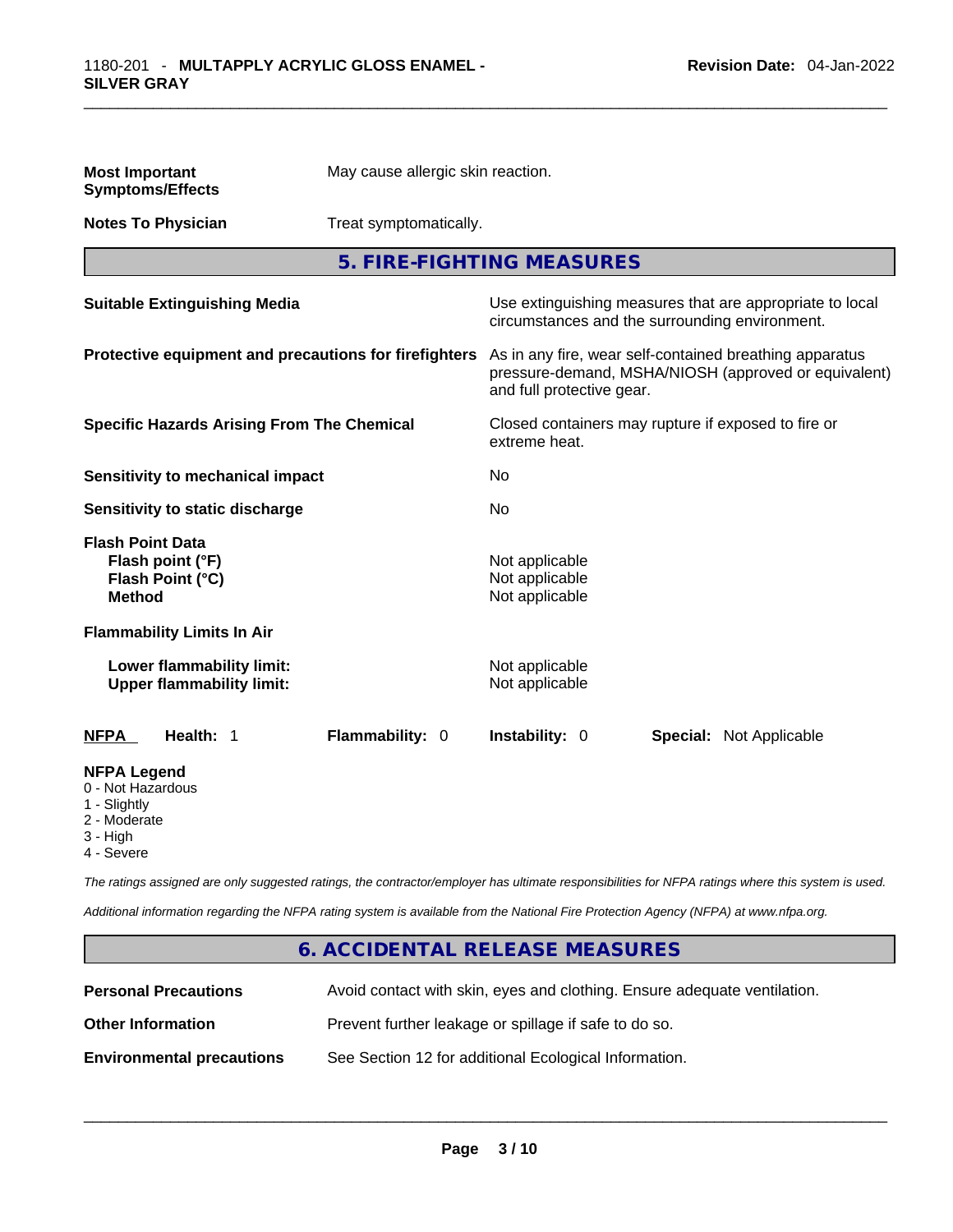| <b>Methods for Cleaning Up</b> | Soak up with inert absorbent material. Sweep up and shovel into suitable<br>containers for disposal.                                                                             |
|--------------------------------|----------------------------------------------------------------------------------------------------------------------------------------------------------------------------------|
|                                | 7. HANDLING AND STORAGE                                                                                                                                                          |
| <b>Handling</b>                | Avoid contact with skin, eyes and clothing. Avoid breathing vapors, spray mists or<br>sanding dust. In case of insufficient ventilation, wear suitable respiratory<br>equipment. |
| <b>Storage</b>                 | Keep container tightly closed. Keep out of the reach of children.                                                                                                                |
| <b>Incompatible Materials</b>  | No information available                                                                                                                                                         |
|                                |                                                                                                                                                                                  |

#### **8. EXPOSURE CONTROLS/PERSONAL PROTECTION**

#### **Exposure Limits**

| <b>Chemical name</b> | <b>ACGIH TLV</b>                                                                                                                     | <b>OSHA PEL</b>                               |
|----------------------|--------------------------------------------------------------------------------------------------------------------------------------|-----------------------------------------------|
| Titanium dioxide     | TWA: $10 \text{ mg/m}^3$                                                                                                             | 15 mg/m $3$ - TWA                             |
| Kaolin               | TWA: $2 \text{ mg/m}^3$ particulate matter<br>containing no asbestos and <1%<br>crystalline silica, respirable particulate<br>matter | 15 mg/m $3$ - TWA<br>$5 \text{ mg/m}^3$ - TWA |
| Carbon black         | TWA: $3 \text{ mg/m}^3$ inhalable particulate                                                                                        | 3.5 mg/m <sup>3</sup> - TWA                   |
|                      | matter                                                                                                                               |                                               |

#### **Legend**

ACGIH - American Conference of Governmental Industrial Hygienists Exposure Limits OSHA - Occupational Safety & Health Administration Exposure Limits N/E - Not Established

**Engineering Measures** Ensure adequate ventilation, especially in confined areas.

#### **Personal Protective Equipment**

| <b>Eye/Face Protection</b>    | Safety glasses with side-shields.                                                                                                   |
|-------------------------------|-------------------------------------------------------------------------------------------------------------------------------------|
| <b>Skin Protection</b>        | Protective gloves and impervious clothing.                                                                                          |
| <b>Respiratory Protection</b> | In case of insufficient ventilation wear suitable respiratory equipment.                                                            |
| <b>Hygiene Measures</b>       | Avoid contact with skin, eyes and clothing. Remove and wash contaminated<br>clothing before re-use. Wash thoroughly after handling. |

#### **9. PHYSICAL AND CHEMICAL PROPERTIES**

**Appearance** liquid **Odor** little or no odor **Density (Ibs/gal)** 10.0 - 10.2<br> **Specific Gravity** 1.19 - 1.22 **Specific Gravity** 

**Odor Threshold**<br> **Density (Ibs/gal)** (Ibs/gal) (Ibs/gal) (Ibs/gal) (Ibs/gal) (Ibs/gal) (Ibs/gal) (Ibs/gal) (Ibs/gal) (Ibs/gal) (Ib **pH pH No** information available **Viscosity (cps) Viscosity (cps) No information available Solubility(ies)** No information available **Water solubility** No information available \_\_\_\_\_\_\_\_\_\_\_\_\_\_\_\_\_\_\_\_\_\_\_\_\_\_\_\_\_\_\_\_\_\_\_\_\_\_\_\_\_\_\_\_\_\_\_\_\_\_\_\_\_\_\_\_\_\_\_\_\_\_\_\_\_\_\_\_\_\_\_\_\_\_\_\_\_\_\_\_\_\_\_\_\_\_\_\_\_\_\_\_\_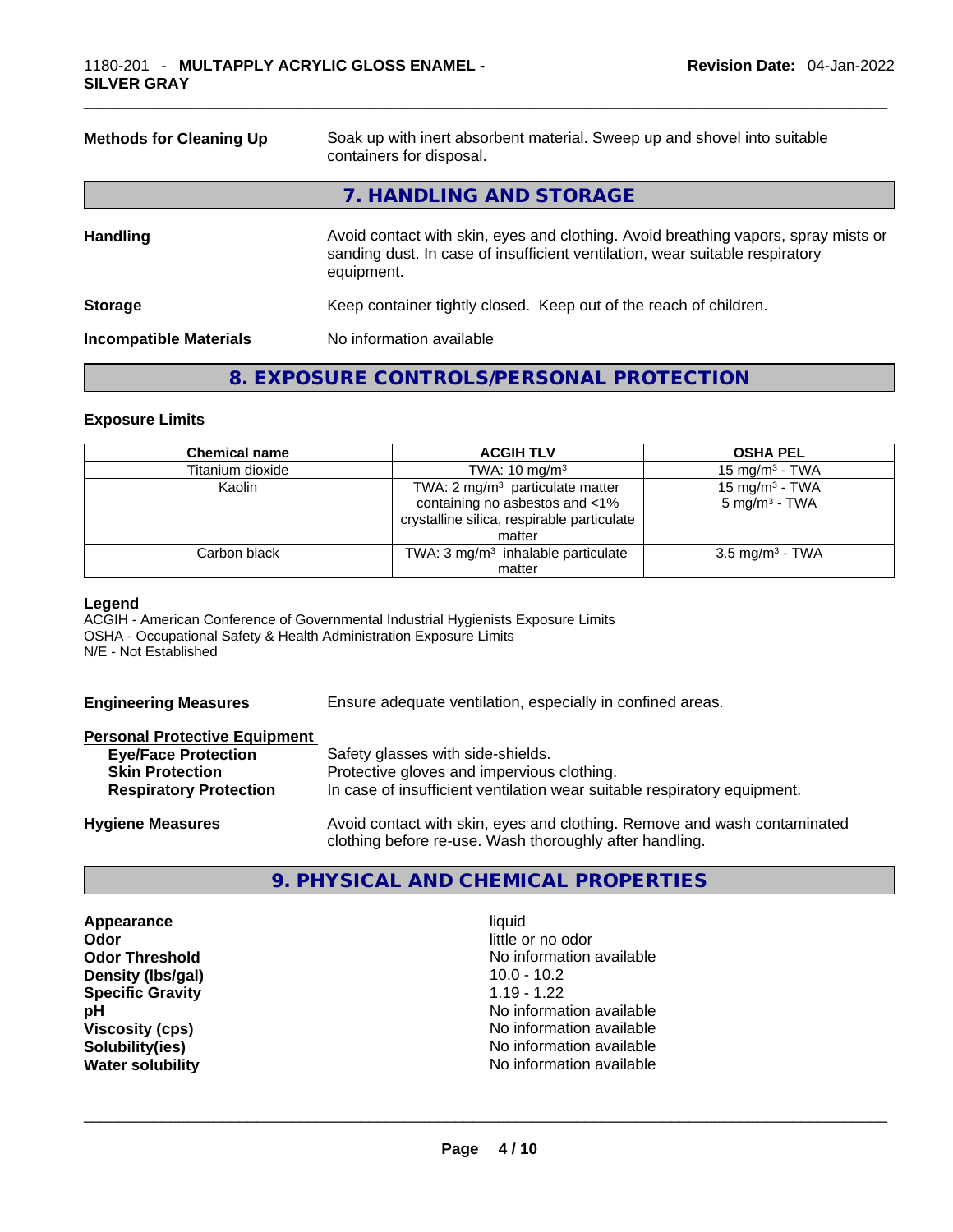**Evaporation Rate No information available No information available Vapor pressure**<br> **Vapor density**<br> **Vapor density**<br> **Vapor density**<br> **Vapor density** Wt. % Solids **Vol. % Solids** 30 - 40 **Wt. % Volatiles** 45 - 55 **Vol. % Volatiles** 60 - 70 **VOC Regulatory Limit (g/L)** < 100 **Boiling Point (°F)** 212 **Boiling Point (°C)** 100 **Freezing point (°F)** 32 **Freezing Point (°C)** 0 **Flash point (°F)** Not applicable **Flash Point (°C)** Not applicable **Method** Not applicable **Flammability (solid, gas)** Not applicable **Upper flammability limit:**<br> **Lower flammability limit:**<br>
Not applicable<br>
Not applicable **Lower flammability limit: Autoignition Temperature (°F)** No information available **Autoignition Temperature (°C)** No information available **Decomposition Temperature (°F)** No information available **Decomposition Temperature (°C)** No information available **Partition coefficient CONSTRANSISTS No information available** 

**No information available**<br>45 - 55

#### **10. STABILITY AND REACTIVITY**

| <b>Reactivity</b>                       | Not Applicable                           |
|-----------------------------------------|------------------------------------------|
| <b>Chemical Stability</b>               | Stable under normal conditions.          |
| <b>Conditions to avoid</b>              | Prevent from freezing.                   |
| <b>Incompatible Materials</b>           | No materials to be especially mentioned. |
| <b>Hazardous Decomposition Products</b> | None under normal use.                   |
| Possibility of hazardous reactions      | None under normal conditions of use.     |

**11. TOXICOLOGICAL INFORMATION** 

**Product Information**

**Information on likely routes of exposure**

**Principal Routes of Exposure** Eye contact, skin contact and inhalation.

**Acute Toxicity** 

**Product Information** No information available \_\_\_\_\_\_\_\_\_\_\_\_\_\_\_\_\_\_\_\_\_\_\_\_\_\_\_\_\_\_\_\_\_\_\_\_\_\_\_\_\_\_\_\_\_\_\_\_\_\_\_\_\_\_\_\_\_\_\_\_\_\_\_\_\_\_\_\_\_\_\_\_\_\_\_\_\_\_\_\_\_\_\_\_\_\_\_\_\_\_\_\_\_ **<u>Symptoms related to the physical, chemical and toxicological characteristics</u>**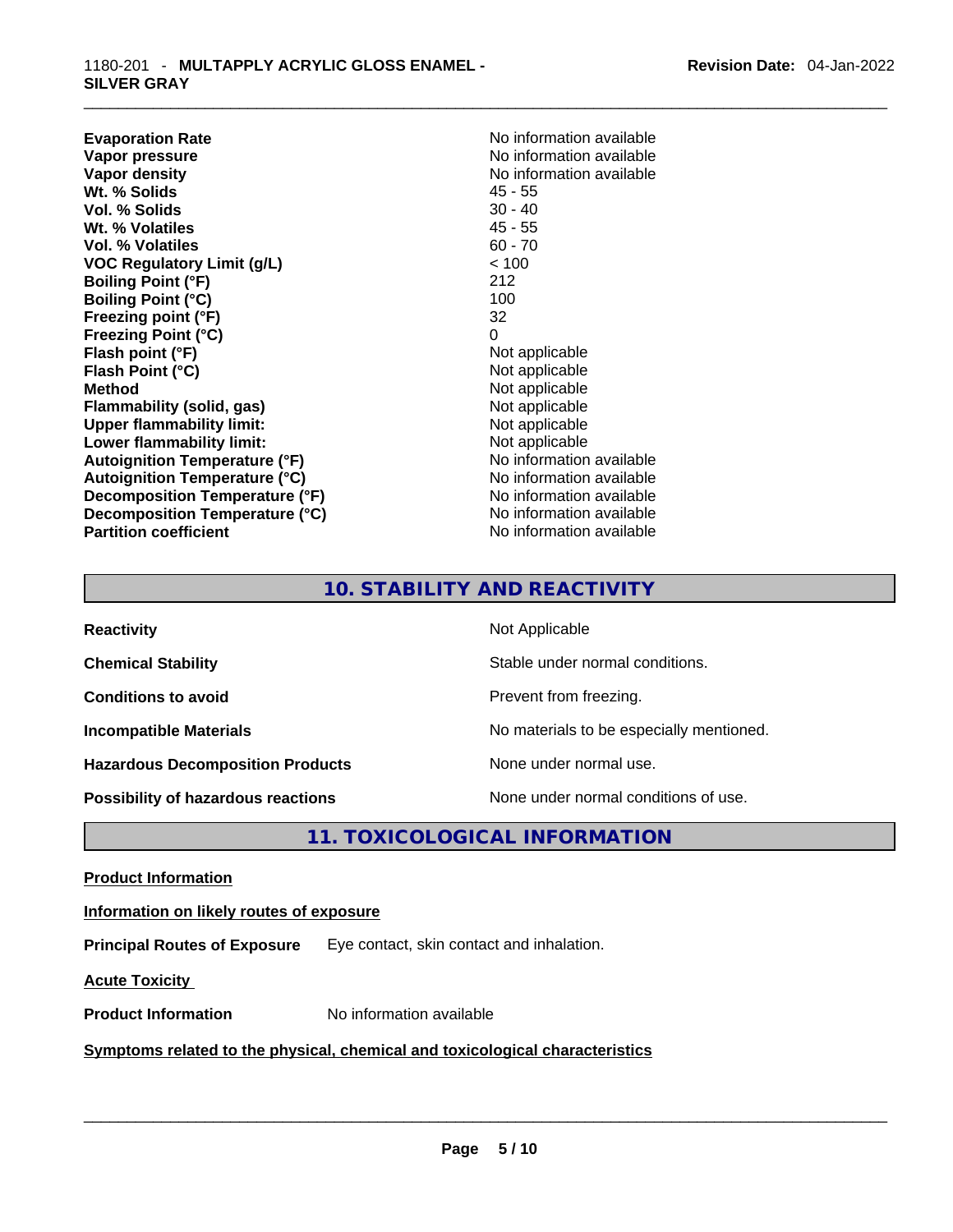| <b>Symptoms</b>                 | No information available                                                                                        |
|---------------------------------|-----------------------------------------------------------------------------------------------------------------|
|                                 | Delayed and immediate effects as well as chronic effects from short and long-term exposure                      |
| Eye contact                     | May cause slight irritation.                                                                                    |
| <b>Skin contact</b>             | Substance may cause slight skin irritation. Prolonged or repeated contact may dry<br>skin and cause irritation. |
| <b>Inhalation</b>               | May cause irritation of respiratory tract.                                                                      |
| Ingestion                       | Ingestion may cause gastrointestinal irritation, nausea, vomiting and diarrhea.                                 |
| <b>Sensitization</b>            | May cause an allergic skin reaction                                                                             |
| <b>Neurological Effects</b>     | No information available.                                                                                       |
| <b>Mutagenic Effects</b>        | No information available.                                                                                       |
| <b>Reproductive Effects</b>     | No information available.                                                                                       |
| <b>Developmental Effects</b>    | No information available.                                                                                       |
| <b>Target organ effects</b>     | No information available.                                                                                       |
| <b>STOT - single exposure</b>   | No information available.                                                                                       |
| <b>STOT - repeated exposure</b> | No information available.                                                                                       |
| Other adverse effects           | No information available.                                                                                       |
| <b>Aspiration Hazard</b>        | No information available                                                                                        |

#### **Numerical measures of toxicity**

#### **The following values are calculated based on chapter 3.1 of the GHS document**

#### **ATEmix (oral)** 42596 mg/kg

#### **Component Information**

| Chemical name                                                                                 | Oral LD50             | Dermal LD50           | Inhalation LC50 |
|-----------------------------------------------------------------------------------------------|-----------------------|-----------------------|-----------------|
| Titanium dioxide<br>13463-67-7                                                                | $> 10000$ mg/kg (Rat) |                       |                 |
| Kaolin<br>1332-58-7                                                                           | $>$ 5000 mg/kg (Rat)  | $>$ 5000 mg/kg (Rat)  |                 |
| Propanoic acid, 2-methyl-,<br>monoester with<br>2,2,4-trimethyl-1,3-pentanediol<br>25265-77-4 | $=$ 3200 mg/kg (Rat)  | $> 15200$ mg/kg (Rat) |                 |
| Carbon black<br>1333-86-4                                                                     | $> 15400$ mg/kg (Rat) | $>$ 3 g/kg (Rabbit)   |                 |
| Ammonium hydroxide<br>1336-21-6                                                               | $=$ 350 mg/kg (Rat)   |                       |                 |

#### **Chronic Toxicity**

#### **Carcinogenicity**

*The information below indicates whether each agency has listed any ingredient as a carcinogen:.* 

| <b>Chemical name</b> | <b>IARC</b>         | <b>NTP</b> | <b>OSHA</b> |
|----------------------|---------------------|------------|-------------|
|                      | 2B - Possible Human |            | Listed      |
| l Titanium dioxide   | Carcinogen          |            |             |
|                      | 2B - Possible Human |            | Listed      |
| l Carbon black       | Carcinogen          |            |             |

• Although IARC has classified titanium dioxide as possibly carcinogenic to humans (2B), their summary concludes: "No significant exposure to titanium dioxide is thought to occur during the use of products in which titanium dioxide is bound to other materials, such as paint."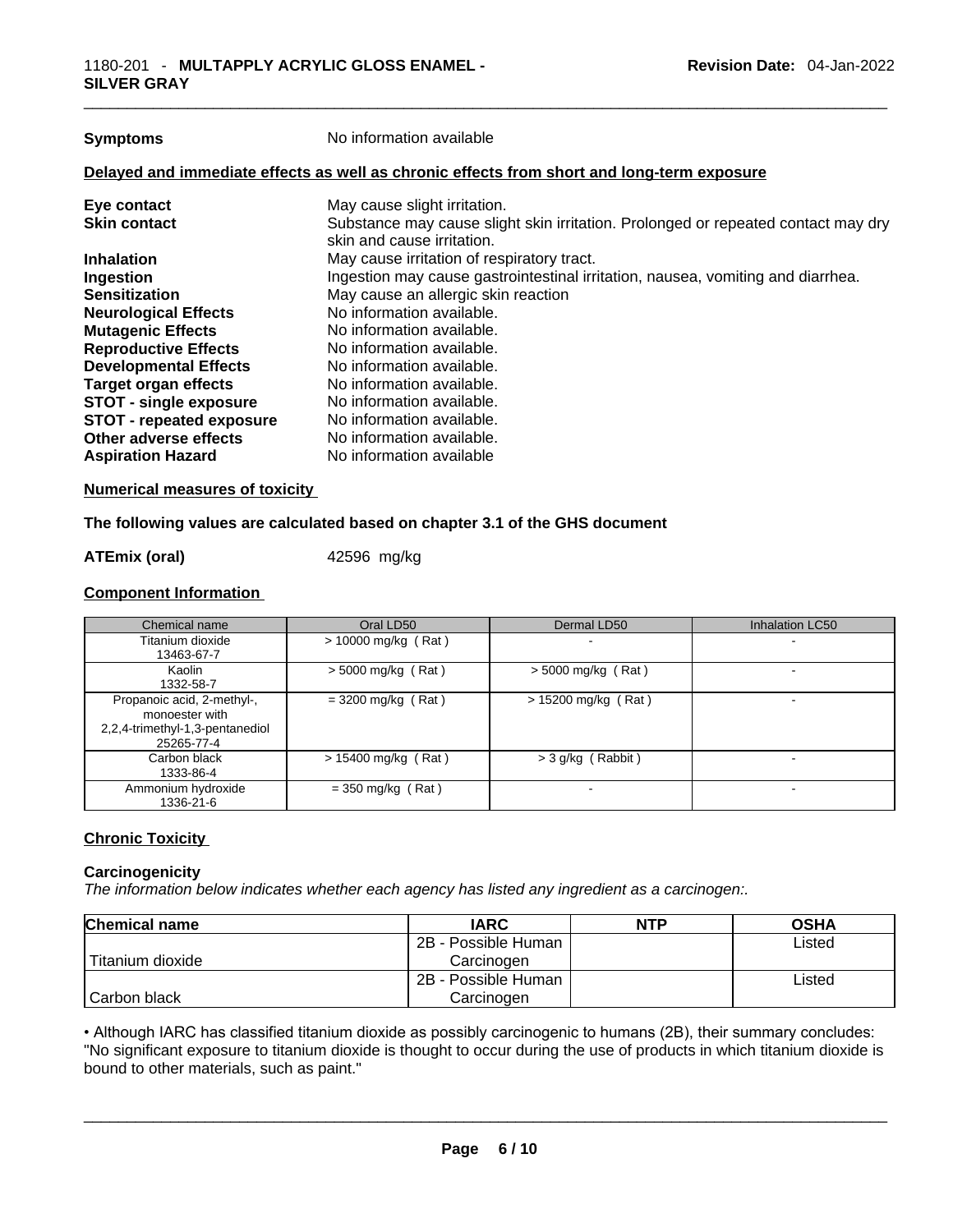#### **Legend**

IARC - International Agency for Research on Cancer NTP - National Toxicity Program OSHA - Occupational Safety & Health Administration

**12. ECOLOGICAL INFORMATION** 

#### **Ecotoxicity Effects**

The environmental impact of this product has not been fully investigated.

#### **Product Information**

#### **Acute Toxicity to Fish**

No information available

#### **Acute Toxicity to Aquatic Invertebrates**

No information available

#### **Acute Toxicity to Aquatic Plants**

No information available

#### **Persistence / Degradability**

No information available.

#### **Bioaccumulation**

There is no data for this product.

#### **Mobility in Environmental Media**

No information available.

#### **Ozone**

No information available

#### **Component Information**

#### **Acute Toxicity to Fish**

Titanium dioxide  $LC50:$  > 1000 mg/L (Fathead Minnow - 96 hr.)

#### **Acute Toxicity to Aquatic Invertebrates**

No information available

#### **Acute Toxicity to Aquatic Plants**

No information available

#### **13. DISPOSAL CONSIDERATIONS**

**Waste Disposal Method** Dispose of in accordance with federal, state, and local regulations. Local requirements may vary, consult your sanitation department or state-designated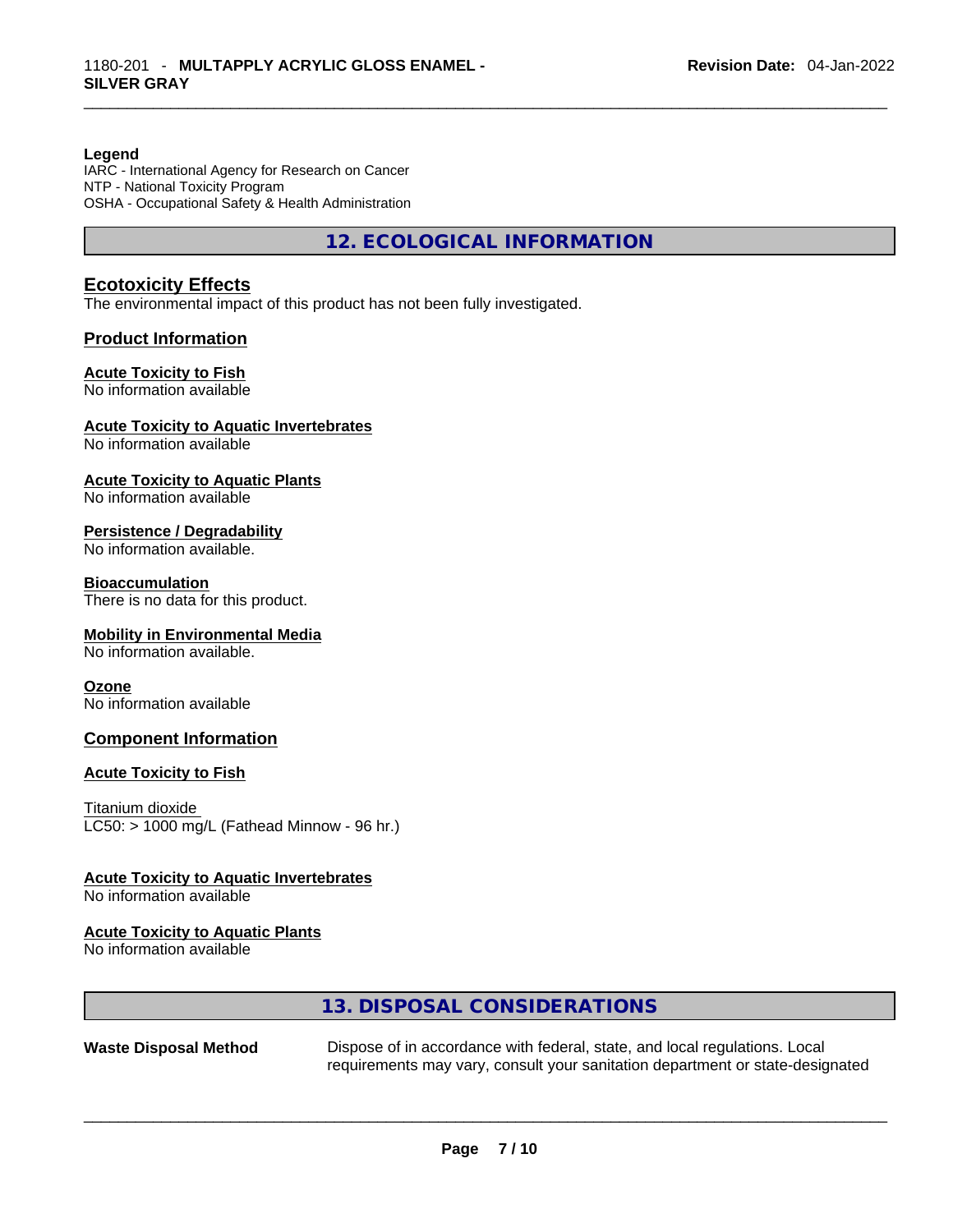environmental protection agency for more disposal options.

| <b>International Inventories</b> |                                   |
|----------------------------------|-----------------------------------|
|                                  | <b>15. REGULATORY INFORMATION</b> |
| IMDG / IMO                       | Not regulated                     |
| ICAO / IATA                      | Not regulated                     |
| <b>DOT</b>                       | Not regulated                     |
|                                  | 14. TRANSPORT INFORMATION         |

| <b>TSCA: United States</b> | Yes - All components are listed or exempt. |
|----------------------------|--------------------------------------------|
| <b>DSL: Canada</b>         | No - Not all of the components are listed. |
|                            | One or more component is listed on NDSL.   |

#### **Federal Regulations**

#### **SARA 311/312 hazardous categorization**

| Acute health hazard               | Nο  |
|-----------------------------------|-----|
| Chronic Health Hazard             | Yes |
| Fire hazard                       | Nο  |
| Sudden release of pressure hazard | Nο  |
| Reactive Hazard                   | Nο  |

#### **SARA 313**

Section 313 of Title III of the Superfund Amendments and Reauthorization Act of 1986 (SARA). This product contains a chemical or chemicals which are subject to the reporting requirements of the Act and Title 40 of the Code of Federal Regulations, Part 372:

*None*

**Clean Air Act,Section 112 Hazardous Air Pollutants (HAPs) (see 40 CFR 61)** This product contains the following HAPs:

*None*

#### **US State Regulations**

#### **California Proposition 65**

**WARNING:** This product can expose you to chemicals including Titanium dioxide, which are known to the State of California to cause cancer, and Ethylene glycol which are known to the State of California to cause birth defects or other reproductive harm. For more information go to www.P65Warnings.ca.gov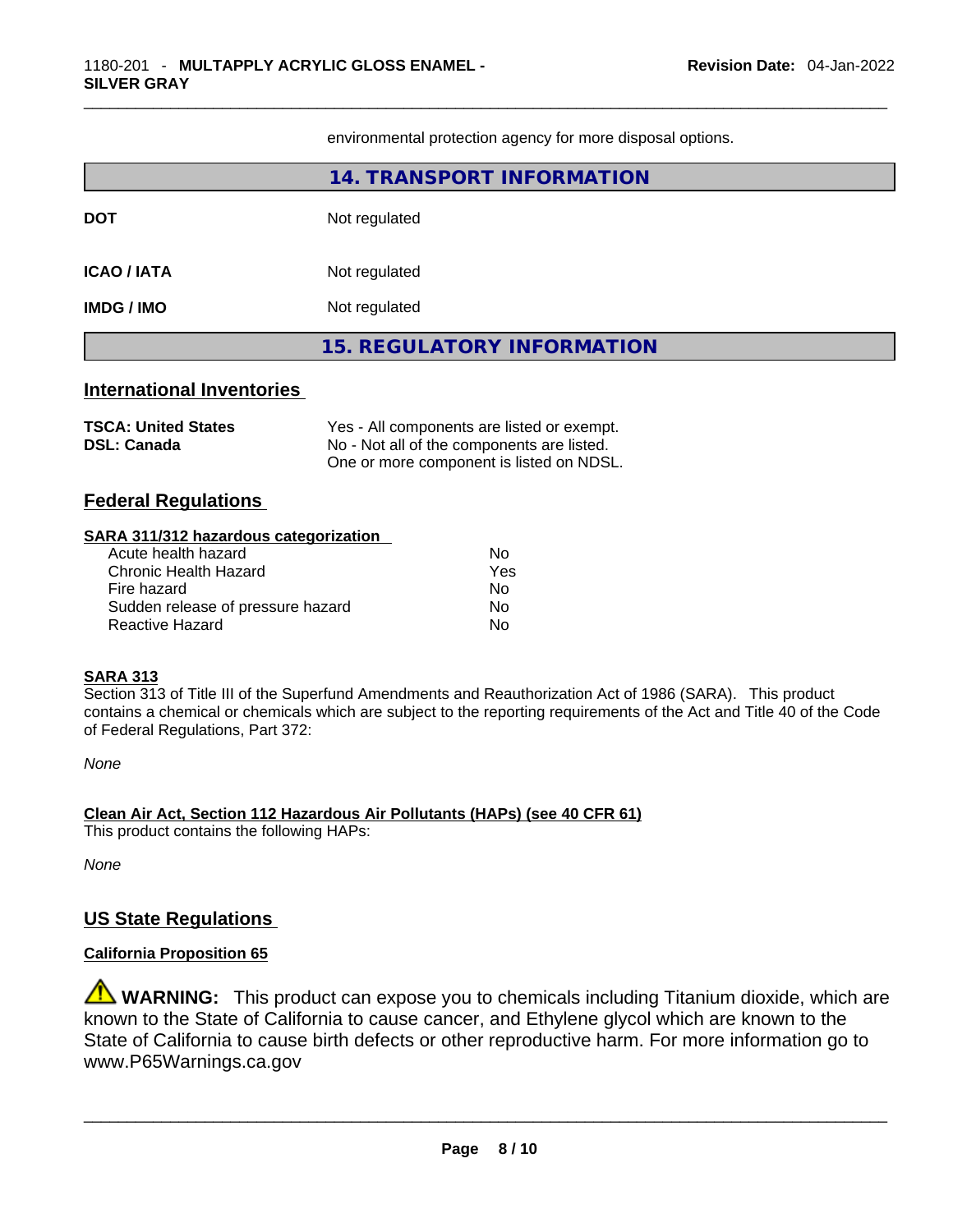#### **State Right-to-Know**

| <b>Chemical name</b> | <b>Massachusetts</b> | <b>New Jersey</b> | Pennsylvania |
|----------------------|----------------------|-------------------|--------------|
| Titanium dioxide     |                      |                   |              |
| Kaolin               |                      |                   |              |
| Carbon black         |                      |                   |              |

#### **Legend**

X - Listed

#### **16. OTHER INFORMATION**

| HMIS - | Health: $1^*$ | <b>Flammability: 0</b> | <b>Reactivity: 0 PPE: -</b> |  |
|--------|---------------|------------------------|-----------------------------|--|

#### **HMIS Legend**

- 0 Minimal Hazard
- 1 Slight Hazard
- 2 Moderate Hazard
- 3 Serious Hazard
- 4 Severe Hazard
- \* Chronic Hazard

X - Consult your supervisor or S.O.P. for "Special" handling instructions.

Note: The PPE rating has intentionally been left blank. Choose appropriate PPE that will protect employees from the hazards the material will *present under the actual normal conditions of use.* 

*Caution: HMISÒ ratings are based on a 0-4 rating scale, with 0 representing minimal hazards or risks, and 4 representing significant hazards or risks. Although HMISÒ ratings are not required on MSDSs under 29 CFR 1910.1200, the preparer, has chosen to provide them. HMISÒ ratings are to be used only in conjunction with a fully implemented HMISÒ program by workers who have received appropriate HMISÒ training. HMISÒ is a registered trade and service mark of the NPCA. HMISÒ materials may be purchased exclusively from J. J. Keller (800) 327-6868.* 

 **WARNING!** If you scrape, sand, or remove old paint, you may release lead dust. LEAD IS TOXIC. EXPOSURE TO LEAD DUST CAN CAUSE SERIOUS ILLNESS, SUCH AS BRAIN DAMAGE, ESPECIALLY IN CHILDREN. PREGNANT WOMEN SHOULD ALSO AVOID EXPOSURE.Wear a NIOSH approved respirator to control lead exposure. Clean up carefully with a HEPA vacuum and a wet mop. Before you start, find out how to protect yourself and your family by contacting the National Lead Information Hotline at 1-800-424-LEAD or log on to www.epa.gov/lead.

| <b>Prepared By</b>                               | <b>Product Stewardship Department</b><br>Benjamin Moore & Co.<br>101 Paragon Drive<br>Montvale, NJ 07645<br>800-225-5554 |
|--------------------------------------------------|--------------------------------------------------------------------------------------------------------------------------|
| <b>Issuing Date</b>                              | 03-Jan-2022                                                                                                              |
| <b>Revision Date:</b><br><b>Revision Summary</b> | 04-Jan-2022<br>Not available                                                                                             |

#### Disclaimer

The information contained herein is presented in good faith and believed to be accurate as of the effective date shown